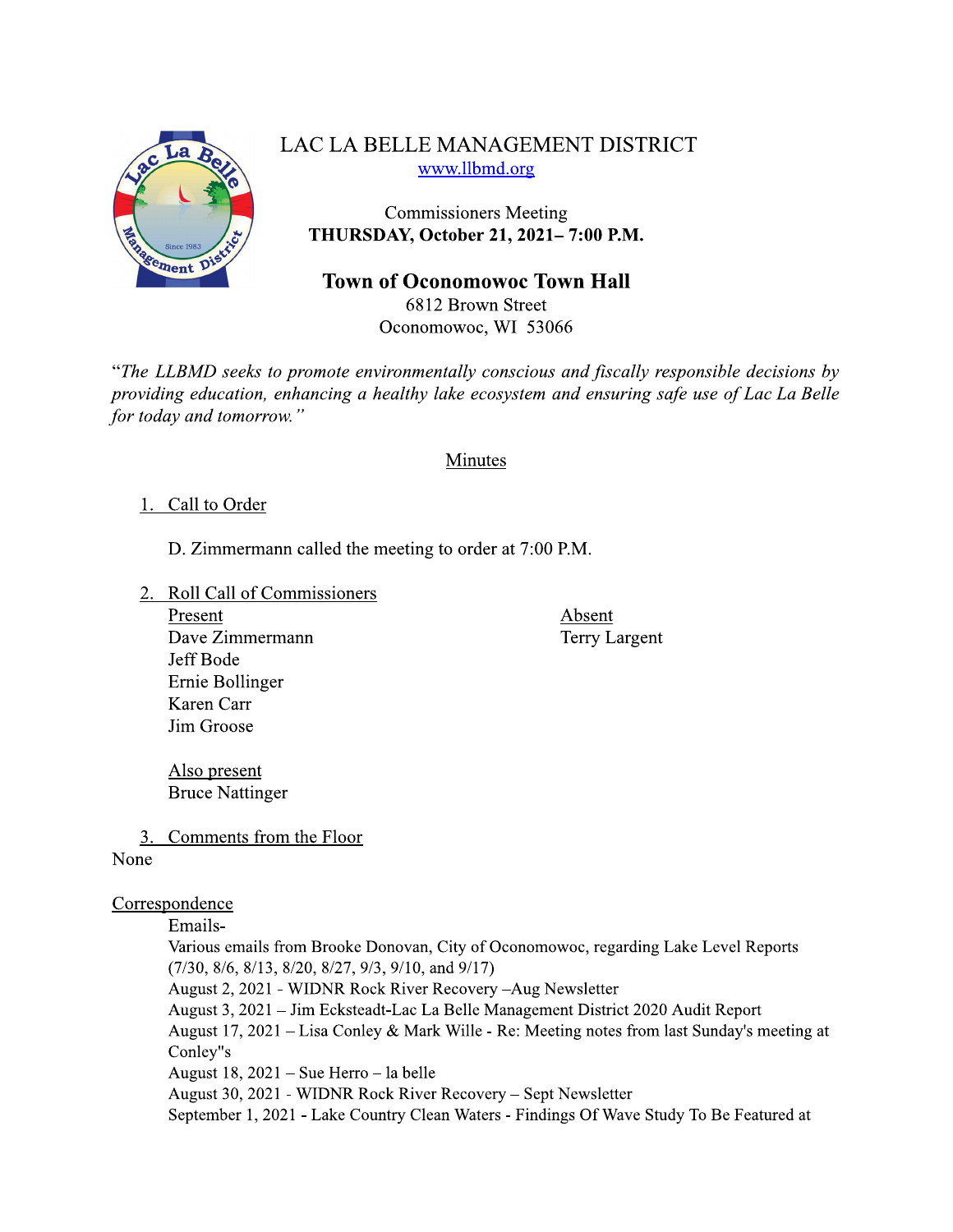Lac La Belle Management District Commissioners Meeting Minutes September 21, 2021  $2$  of  $7$ 

> LCCW Healthy Lakes Conference on September 17th September 2, 2021 – Alan Barrows - Request for Voluntary Contributions to Waukesha County's AIS Program September 7, 2021 – Lake Country Clean Waters - Learn What's Being Done To Combat Starry Stonewort at LCCW's Healthy Lakes Conference on September 17th September 9, 2021 – Horton - Officer Exclusion from Workers' Compensation Insurance September 13, 2021 - Lake Country Clean Waters - Register Today! The LCCW Healthy Lakes Conference Is This Friday, September 17th! September 13 and 14, 2021 – Eric Olson - RE: Lac La Belle Management District Election of Board member question

4. Approval of July 29, 2021, LLBMD Meeting Minutes and September 2, 2021 **Organizational Meeting Minutes** 

E. Bollinger moved to approve the minutes from the July 29, 2021, LLBMD Meeting as presented.

- J. Bode seconded the motion. There was no further discussion. All were in favor. Motion carried.
- E. Bollinger moved to approve the minutes from the September 2, 2021, LLBMD **Organizational Meeting as presented.**
- J. Bode seconded the motion. There was no further discussion. All were in favor. Motion carried.
	- 5. Treasurer's Report
- The Treasurer's Report was reviewed and discussed. The following invoices were reviewed and approved: 1) Waukesha County- AIS Service Fee, \$5,212.14. 2) Accurate Business Communications, Inc, \$2,242.35.

#### J. Bode moved to approve the Treasurer's Report and to authorize payments as presented. E. Bollinger seconded the motion. There was no further discussion. All were in favor. **Motion carried.**

a. Discuss & Act On Donation To Lake Country Clean Waters

Discussion took place regarding a donation to Lake Country Clean Waters.

- E. Bollinger moved to approve a donation to Lake Country Clean Waters in the amount of \$2,000.00. The amount of \$1,000 will be paid out in 2021 and \$1,000 in 2022.
- J. Groose seconded the motion. There was no further discussion. All were in favor. **Motion carried.**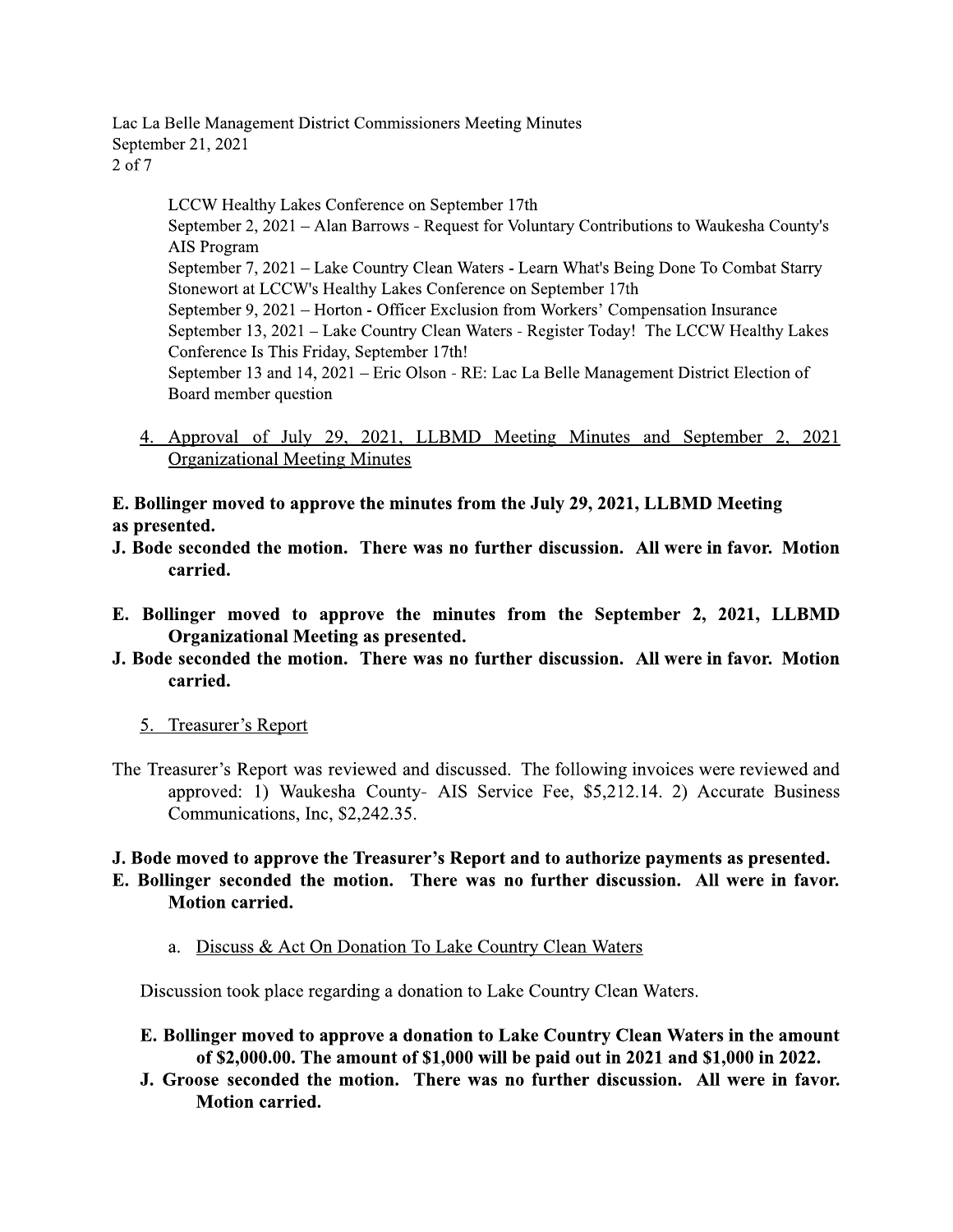Lac La Belle Management District Commissioners Meeting Minutes September 21, 2021 3 of 7

#### b. Discuss & Act On Payment Authorizations Until Next LLBMD Meeting

Discussion took place regarding payment authorizations until the next commissioners meeting in spring 2022.

## K. Carr moved to authorize the Treasurer to pay the usual and customary bills of the LLBMD until the next Commissioner meeting anticipated in spring of 2022. E. Bollinger seconded the motion. There was no further discussion. All were in favor.

# **Motion carried.**

## 6. Discuss & Act On Filling Commissioner Vacancy

Bruce Nattinger was present at the meeting. He introduced himself and provided his experience related to the Commissioner position.

- D. Zimmermann moved to appoint Bruce Nattinger to the vacant Commissioner position on the Lac La Belle Management District for a term to expire in 2024.
- K. Carr seconded the motion. There was no further discussion. All were in favor. Motion carried.
- D. Zimmermann welcomed Bruce Nattinger to the LLBMD Board of Commissioners. B. Nattinger assumed his position on the Board at this time.
	- 7. Discuss & Act On Election Of Board Chairperson

#### D. Zimmerman nominated Bruce Nattinger for Chair of the Lac La Belle Management District. E. Bollinger seconded the motion. There was no further discussion. All were in favor. Motion carried.

8. Discuss Approved 2021/2022 Budget And Related Future Projects/Activities

The approved budgets for 2021 and 2022 were reviewed along with related future projects and activities to assist the new Commissioners with projects already underway in the LLBMD.

- 9. Discuss & Act On Carp/DNR Roughfish Contract
	- a. Discuss And Act on Carp Survey and Harvest Proposal
- Discussion took place regarding assessment of the common carp population in Lac La Belle. Tony Havranek from WSB Engineering presented a Carp Assessment proposal for Lac La Belle. J. Groose will continue to consult with the B. Heussner of the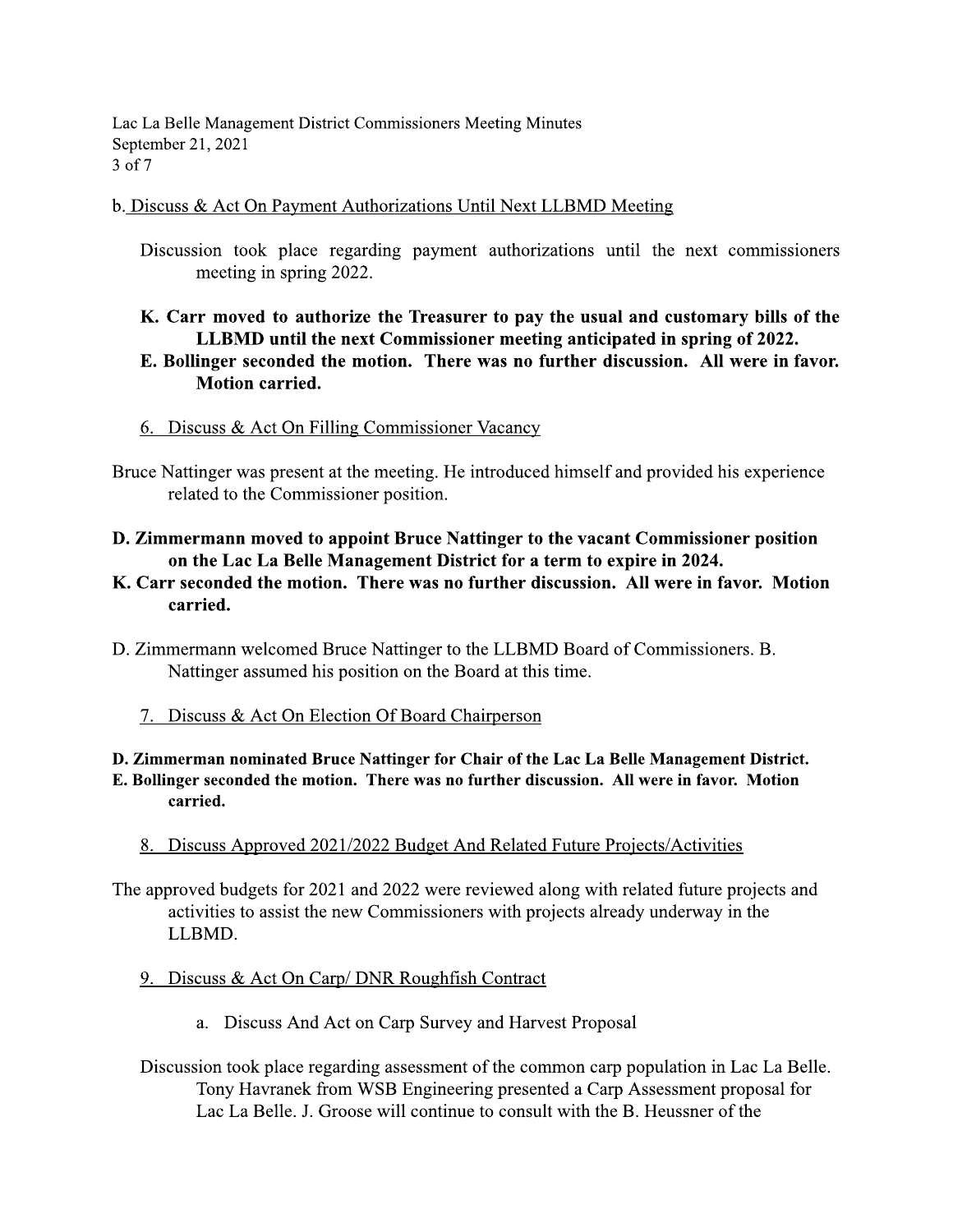Lac La Belle Management District Commissioners Meeting Minutes September 21, 2021 4 of 7

Wisconsin DNR and T. Havranek of WSB to investigate this issue.

10. Discuss & Act On West Wisconsin Avenue Dam Grates

The Wisconsin Avenue Dam grates were discussed. E. Bollinger will reach out to the city of Oconomowoc regarding the grates and options available to assist in keeping carp from moving through the dam into Lac La Belle.

## 11. Discuss & Act On Lac La Belle Creek Restoration Project At The Club At Lac La Belle

- Discussion took place regarding the Lac La Belle Creek Restoration Project. J. Bode gave an update on the status of this project. The project has been moved back to next year. It is too late to get a permit, bid it out and start construction this year.
	- 12. Update on 2021 Grants Clean Boats, Clean Waters Grant, Lake Planning Grant & **Targeted Runoff Management Grant**

J. Bode provided an update on the following grants:

Clean Boats, Clean Waters (CBCW) Grant – J. Bode applied for a CBCW grant for 2022 to hire interns to monitor boats at the city of Oconomowoc boat launch.

Targeted Runoff Management Grant – The village of Lac La Belle is applying for an extension of this grant.

Lake Planning Grant – A two year extension has been approved on this grant. Half of the money from the original grant is remaining. Discussion took place regarding the aquatic lake management plan written by J. Bode.

## D. Zimmermann moved to adopt the aquatic lake management plan and send it to the DNR.

J. Groose seconded the motion. There was no further discussion. All were in favor. **Motion carried.** 

Discussion was had on extending shoreland restoration to include creeks/rivers and also rain gardens.

D. Zimmermann moved to have J. Bode work with the county regarding shoreland restoration and rain garden technical assistance related to the aquatic plant management plan.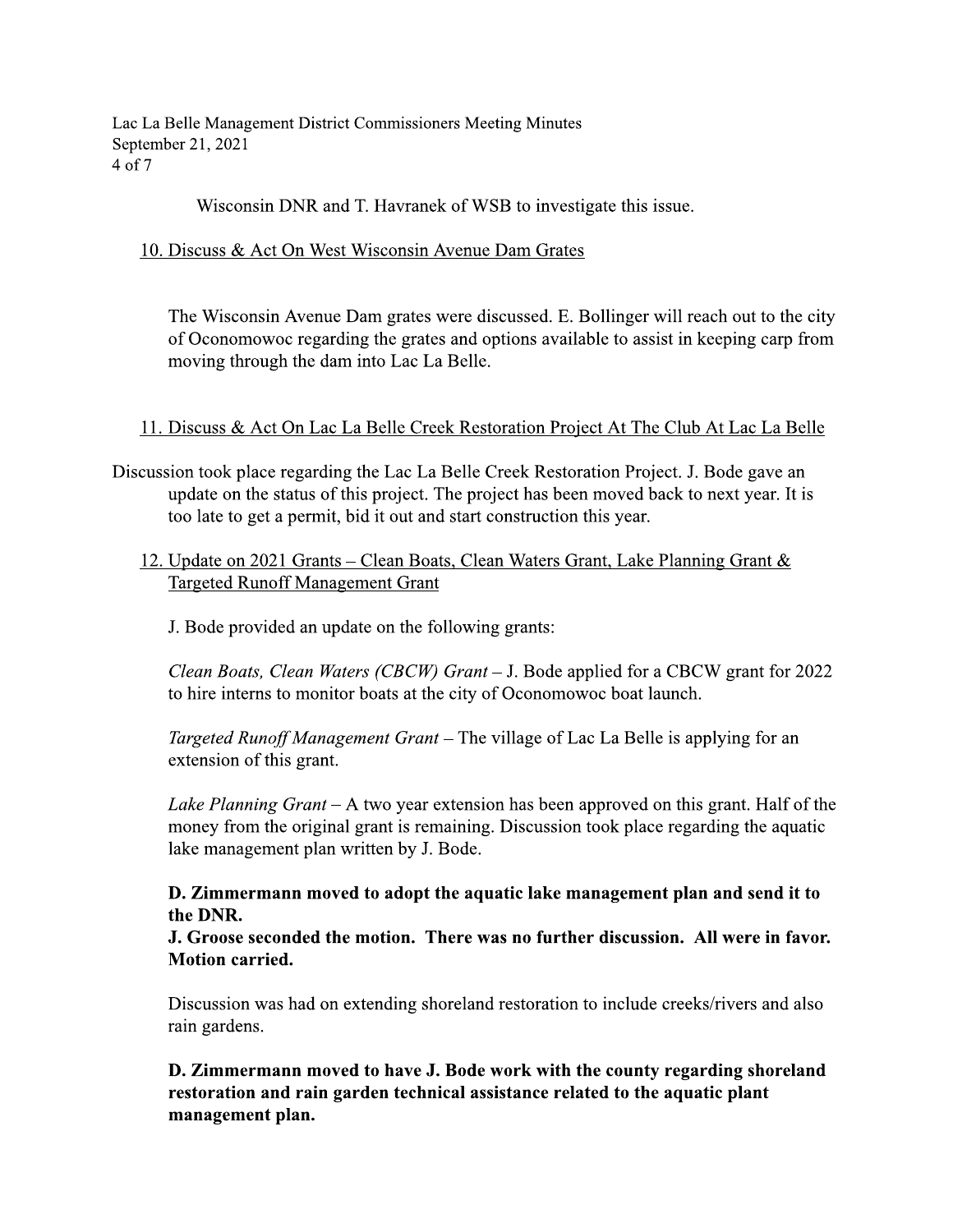Lac La Belle Management District Commissioners Meeting Minutes September 21, 2021 5 of 7

## E. Bollinger seconded the motion. There was no further discussion. All were in favor. Motion carried.

13. Discuss & Act On 2021 Shoreland Restoration Program

K. Carr explained the Klein's shoreland quote from Eco Harmony came in at \$8,116.00. They are eligible for a \$2,500.00 cost sharing reimbursement. The project has been completed and the Kleins have paid the Eco Harmony invoice in full. K. Carr requested the Kleins \$2,500 cost sharing reimbursement check be issued.

- a. Discuss & Act On Final Invoice
- D. Zimmerman moved to approve a cost sharing reimbursement payment of \$2,500.00 to Mike and Maureen Klein.
- J. Bode seconded the motion. There was no further discussion. All were in favor. **Motion carried.**
- 14. Discuss & Act On North Lake Wake Boat Study & Recommendation For Ordinance Related To Wave Effects On Area Lakes

Discussion took place regarding the North Lake Wake Boat Study. J. Bode recommended convening the 3 municipalities on the lake-Town of Oconomowoc, City of Oconomowoc, Village of Lac La Belle to discuss the current ordinances and to evaluate if we need a new ordinance.

15. Discuss Potential Future Land For Sale

Discussion took place regarding the Lac La Belle Foundation and their ability to purchase land in the Lac La Belle watershed.

16. Discuss & Act On Recording Secretarial Duties

Discussion took place regarding the open recording secretary position.

E. Bollinger moved to authorize the chairman to do a search and hire a recording secretary to be present at the next meeting to perform the secretarial duties. J. Groose seconded the motion. There was no further discussion. All were in favor. **Motion carried.** 

17. Discuss & Act On 2022 Spring Newsletter

Discussion took place regarding various topics pertaining to the LLBMD Spring 2022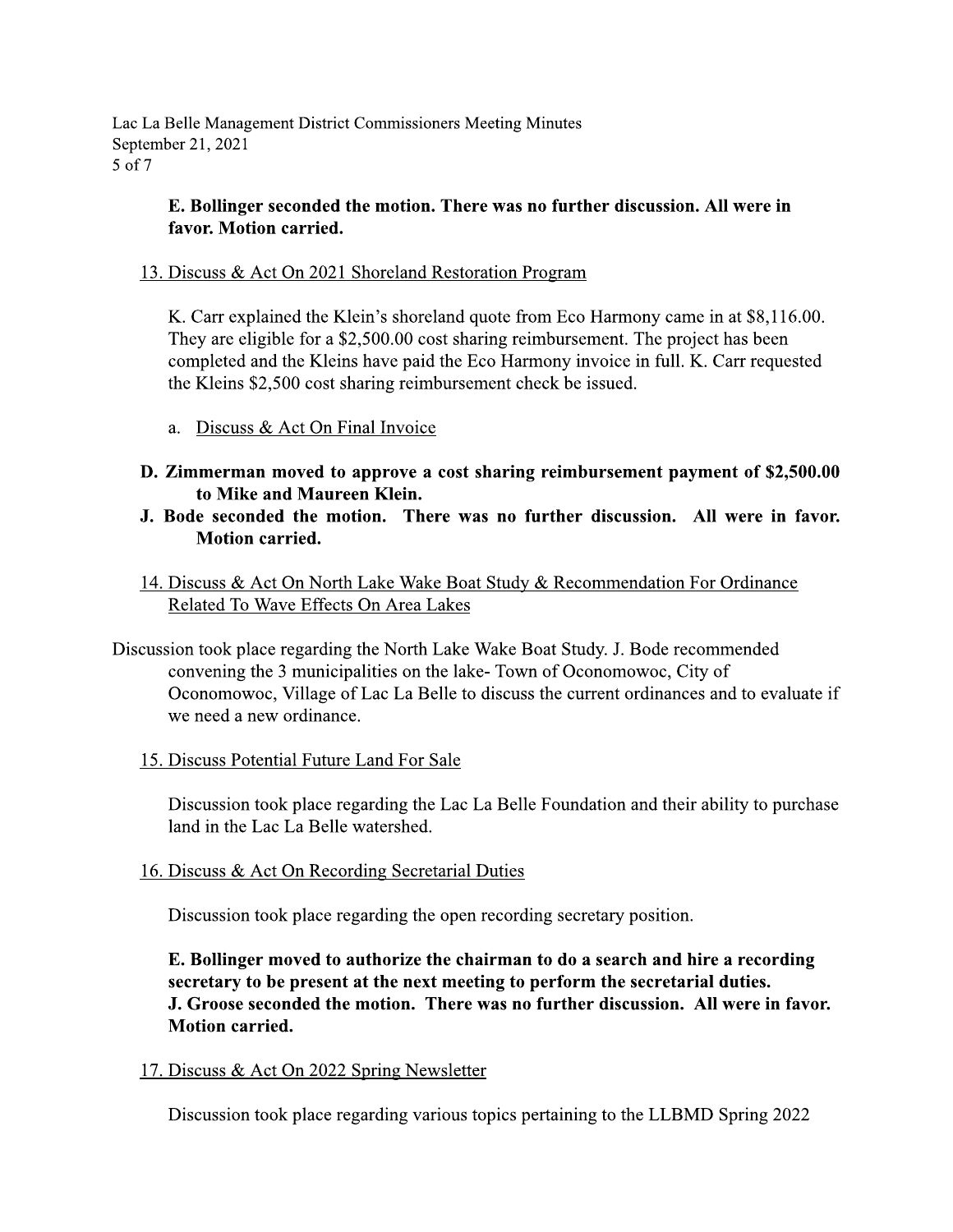Lac La Belle Management District Commissioners Meeting Minutes September 21, 2021 6 of 7

Newsletter.

#### 18. Discuss & Act On 2022 Meeting Dates

The following dates were selected as LLBMD Commissioner Meeting dates for 2022:

March 17, 2022 May 19, 2022 July 21, 2022 October 20, 2022

The 2022 Annual Meeting will take place in August or September 2022. The date will be discussed and decided upon at the March 17, 2022 meeting.

#### 19. Update On LLBMD Website

Discussion took place regarding the management of LLBMD's website. E. Bollinger will contact Paragon Marketing to establish a website management program for LLBMD's website.

a. Discuss & Act On Website Management

## E. Bollinger moved to hire Parragon Marketing Group to maintain the LLBMD website. J. Bode seconded the motion. There was no further discussion. All were in favor. **Motion carried.**

#### b. Discuss & Act On Items To Be Posted To The Website

Discussion took place regarding topics to be posted to LLBMD's website. Any recommendations to be posted to the website must be approved by the chairman.

#### 20. Agenda Items For Next Regular Meeting – March 2022

The next meeting of the LLBMD was scheduled for Thursday, March 17, 2022, at 7PM.

- Discuss & Act On West Wisconsin Avenue Dam Grates
- Discuss & Act On DNR/Commercial Fisherman Roughfish Contract
- Discuss & Act On Lac La Belle Creek Restoration Project At The Club At Lac La **Belle**
- Update On 2022 Shoreland Restoration Program
- Discuss & Act On 2022 Grants Clean Boats, Clean Waters Grant, Lake Planning Grant & Targeted Runoff Management Grant Including Point Intercept Survey Report
- Discuss & Act On North Lake Wake Boat Study & Recommendation For Ordinance